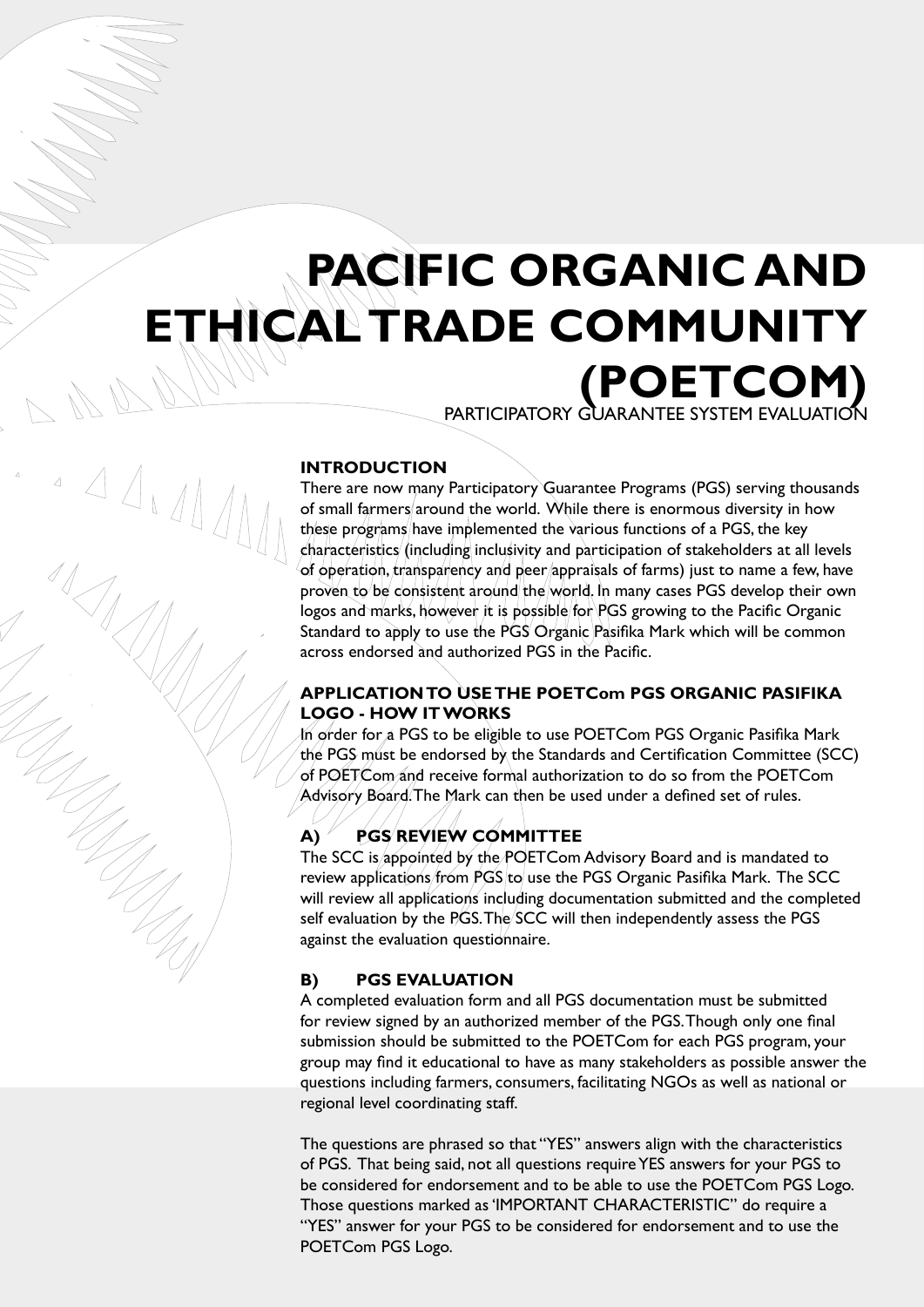All applications are to be submitted by email to the POETCom Standards and Certification Committee Karen Mapusua, POETCom Coordinating Officer: karenm@spc.int

## **C) ENDORSEMENT**

If the SCC is satisfied that the PGS application:

- 1. Meets all requirements of POETCom;
- 2. Has all the important characteristics of a PGS;

3. Has sufficiently robust systems that the integrity of the Pacific Organic Standard will be maintained;

they will issue a formal endorsement to the POETCom Advisory Board to authorize the PGS use of the PGS Organic Pasifika Mark under the specified 'rules of use' which will be provided.

The SCC may request further information or clarification from the PGS prior to making any decision.

If an application is denied the SCC will inform the PGS in writing with an explanation is to why the application was denied. A PGS may reapply at any time once the identified issues have been addressed.

If a PGS wishes to submit a complaint or appeal in writing providing evidence to support their complaint to the POETCom Advisory Board for consideration. The PGS will be required to sign an agreement of use which agrees to authorized use of the Mark only; regular review of the PGS by the SCC at a frequency to be agreed; to inform the SCC of any substantive changes in PGS rules or procedures; and of any non compliant farms identified in the PGS and a description of the action taken.

## **D) TIME FRAME**

Review: Once complete documentation is received by SCC the review process will be completed within one month and passed to the POETCom Advisory Board. If a meeting is not scheduled within the two weeks following the Advisory Board can endorse the recommendation through email consultation and the PGS will be notified of the outcome in writing. The entire process will take place within six weeks.

Appeals: Appeals will be considered in the first meeting of the POETCom Advisory Board following receipt of the appeal. Appeals will not be reviewed by email.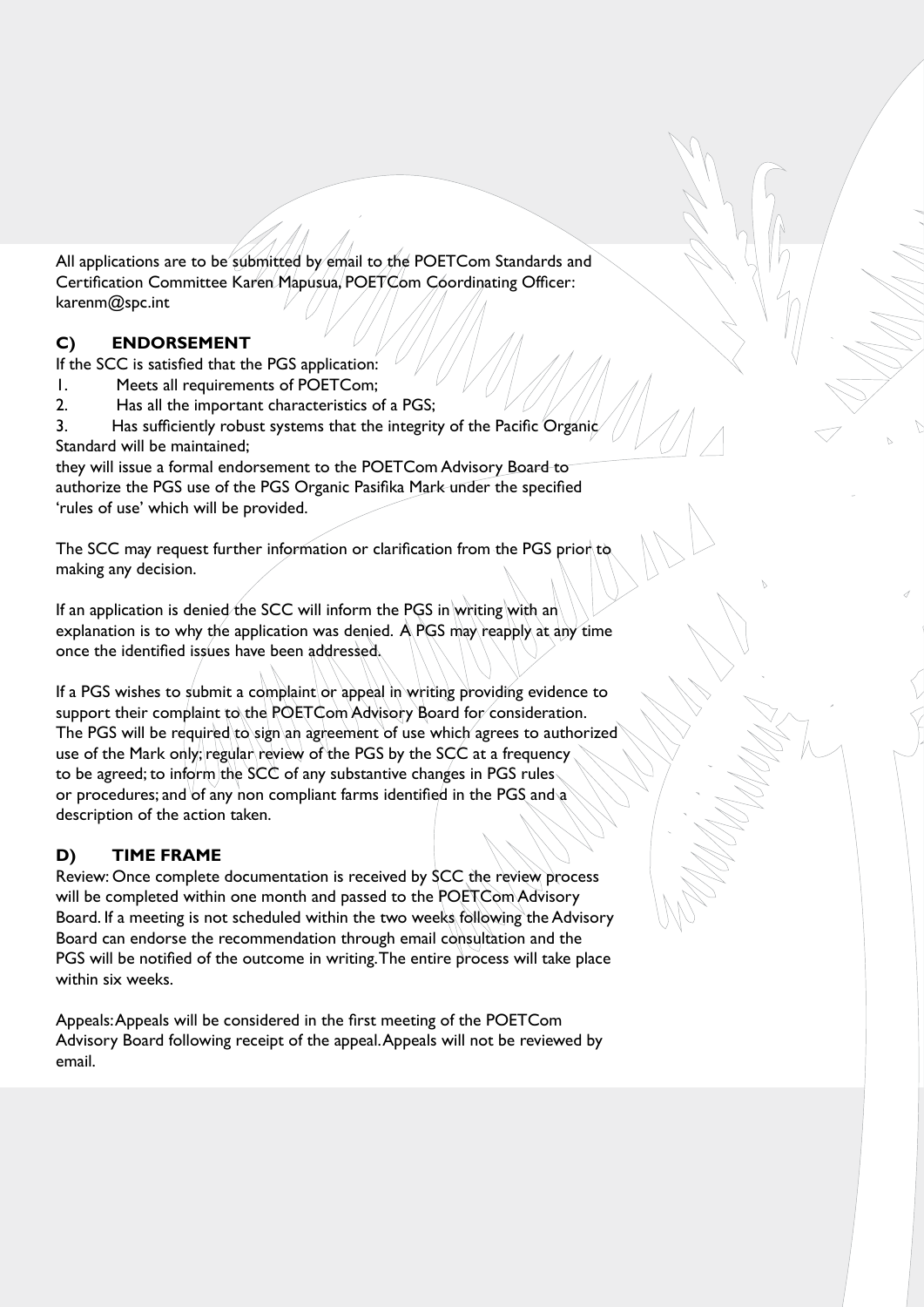# **PGS EVALUATION APPLICATION**

# **1. PGS NAME and CONTACT INFORMATION**

|                                                                                                                | Name of the PGS:<br><b>Contact Person:</b><br>Country Being Served:<br>Region(s) Being Served: |                                                              | Year program launched:                                                            |
|----------------------------------------------------------------------------------------------------------------|------------------------------------------------------------------------------------------------|--------------------------------------------------------------|-----------------------------------------------------------------------------------|
|                                                                                                                | Number of producers involved in The PGS:                                                       |                                                              |                                                                                   |
|                                                                                                                | Address:                                                                                       |                                                              |                                                                                   |
| $\begin{array}{c} \begin{array}{c} \mathbf{1} & \mathbf{1} \\ \mathbf{1} & \mathbf{1} \end{array} \end{array}$ | Phone:                                                                                         | Website:<br><b>SHARED VISION AND AGREED UPON NORMS</b>       | Email:                                                                            |
|                                                                                                                |                                                                                                |                                                              |                                                                                   |
|                                                                                                                | $2\vert$ l                                                                                     |                                                              | Is our program based on generally recognized organic principles?                  |
|                                                                                                                | Yes                                                                                            | No                                                           | (Important characteristic)                                                        |
|                                                                                                                | 2.2                                                                                            | Is it based on the Pacific Organic Standard?                 |                                                                                   |
|                                                                                                                | Yes<br>place:                                                                                  | <b>No</b>                                                    | Please elaborate especially if any other standards or requirements are in         |
|                                                                                                                | $2\Delta$<br>our Organic Norms?                                                                |                                                              | $\dot{D}$ id all/our stakeholders have an influence in the choice and adoption of |
|                                                                                                                | Yes<br>Please list key stakeholders:                                                           | No                                                           |                                                                                   |
|                                                                                                                | 2.4<br>interested parties?                                                                     |                                                              | Are our norms easily available and accessible to all stakeholders or other        |
|                                                                                                                | Yes                                                                                            | <b>No</b><br>Please elaborate on how people can access them: | (Important Characteristic)                                                        |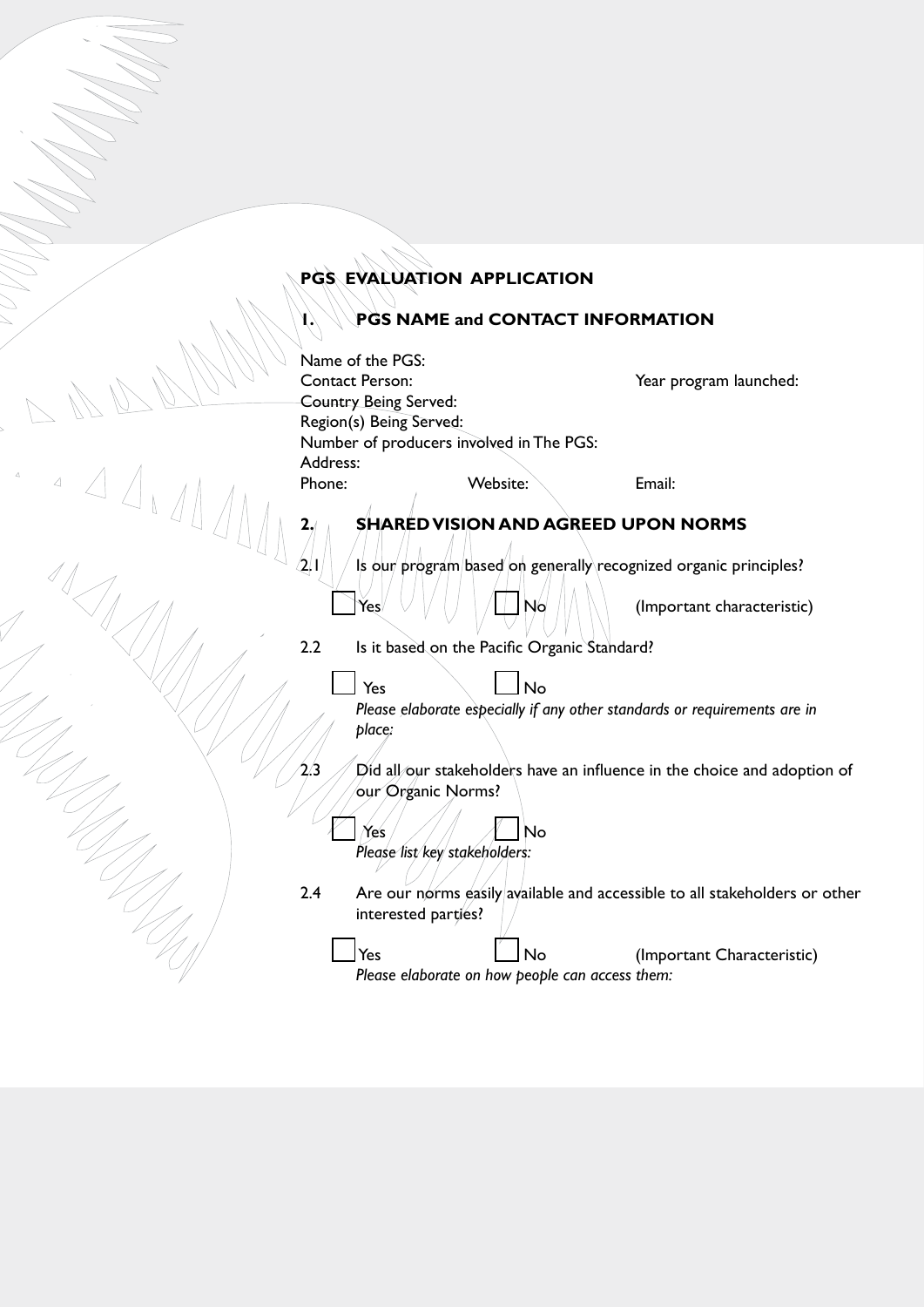| 2.5 |                          |                                                    | Do we have mechanisms in place to ensure farmers fully understand<br>what they are agreeing to (Examples may include short summary of the<br>standards, regular trainings, regular meetings or place they can contact<br>for more information about practices/or allowable materials)? |  |
|-----|--------------------------|----------------------------------------------------|----------------------------------------------------------------------------------------------------------------------------------------------------------------------------------------------------------------------------------------------------------------------------------------|--|
|     | Yes<br>Please elaborate: | No                                                 | (Important Characteristic)                                                                                                                                                                                                                                                             |  |
| 2.6 |                          | Are Social Justice Principles embraced by our PGS? |                                                                                                                                                                                                                                                                                        |  |
|     | Yes<br>Please elaborate: | No                                                 |                                                                                                                                                                                                                                                                                        |  |
| 3.  | <b>UNDERSTANDING</b>     |                                                    | PROCEDURES TO VERIFY PRODUCERS' COMPLIANCE AND                                                                                                                                                                                                                                         |  |

 $\mathcal{U}$ 

3.1 Is information created and maintained for each farm?

 $\mathbf{r}$ 

| Yes |                                  | $\Box$ No |  |
|-----|----------------------------------|-----------|--|
|     | Please elaborate the type of red |           |  |

(Important Characteristic)

*Please elaborate the type of records:*

3.2 Does this information include specific questions about farm operations to ensure procedures on the farm are in accordance with the Pacific Organic Standards?

 $\mathsf{Y}\mathsf{es} \longrightarrow \mathsf{I}\mathsf{S} \longrightarrow \mathsf{S}\mathsf{S}$  (Important Characteristic).

3.3 Do producers take a pledge, declaration, oath, or promise that they will follow the standards (written, verbally stated or documented in some culturally appropriate way)?

*Please Elaborate:*

Yes No (Important Characteristic)

3.4 Are annual on-site reviews/inspections carried out for every farm in the PGS?

 $Yes$   $\Box$  No (Important Characteristic)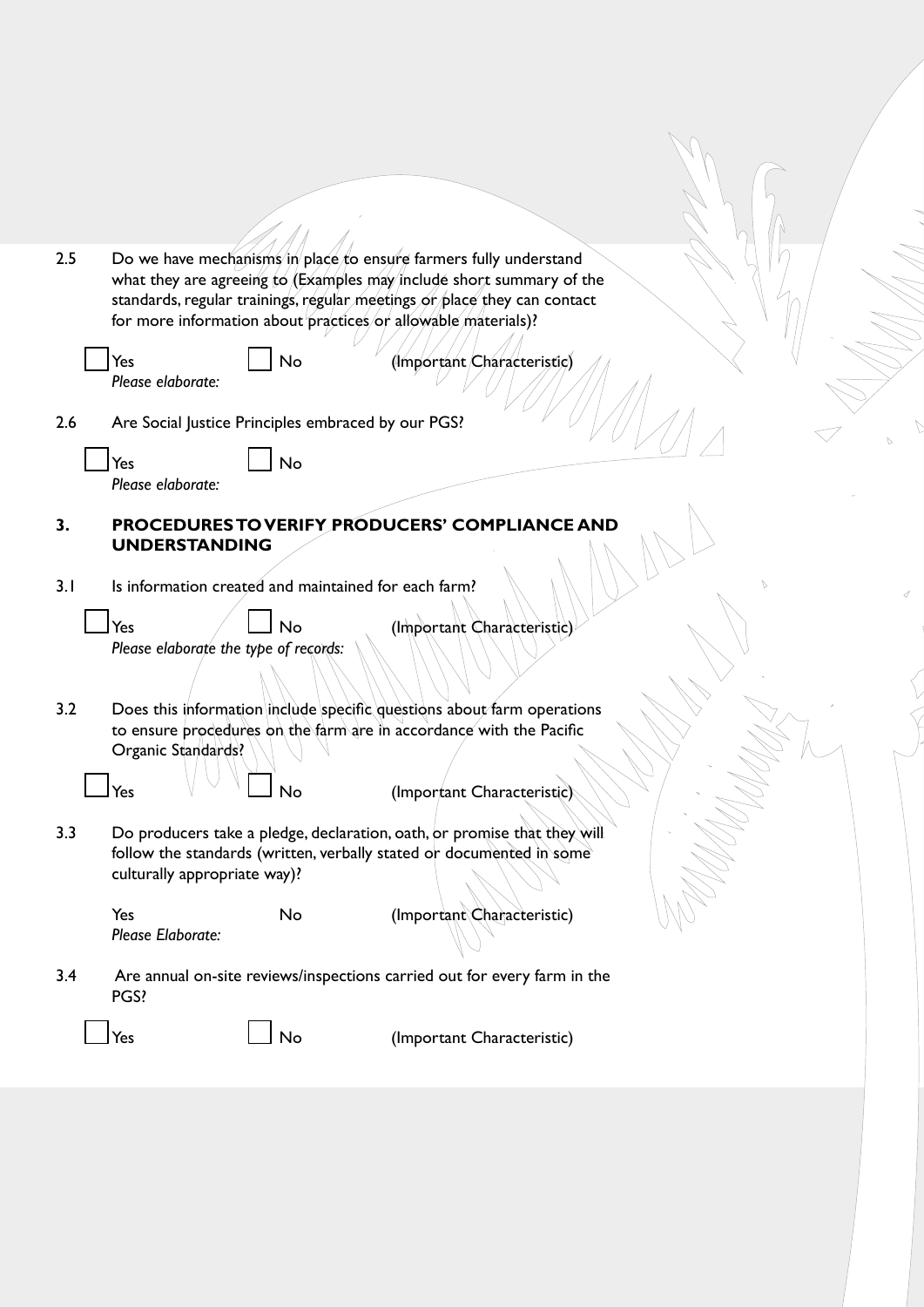| 3.5                                                                              |                                    |                                                          | Do producers take part in the annual on-site review/inspection process? |
|----------------------------------------------------------------------------------|------------------------------------|----------------------------------------------------------|-------------------------------------------------------------------------|
|                                                                                  | Yeş                                | <b>No</b>                                                | (Important Characteristic)                                              |
| 3.6                                                                              | (Open Gate Policy)?                |                                                          | As a policy, can consumers or other stakeholders visit the producers    |
|                                                                                  | Yes                                | No                                                       |                                                                         |
| 4.                                                                               |                                    | <b>DOCUMENTED MANAGEMENT SYSTEMS</b>                     |                                                                         |
| $\mathcal{L}_{\text{max}} = \mathcal{L}_{\text{max}}$<br>$\angle\angle_1$<br>4.1 |                                    | Is the following information maintained by the PGS:      |                                                                         |
| (a)                                                                              |                                    | General Information about each farm/operation            |                                                                         |
|                                                                                  | Yes                                | $ \mathsf{No}\rangle$                                    | (Important Characteristic)                                              |
| (b)                                                                              |                                    | Producer's Pledge (or record if Verbal Pledge)           |                                                                         |
|                                                                                  | Yes                                | No                                                       | (Important Characteristic)                                              |
| (c)                                                                              | Record of onsite review/inspection |                                                          |                                                                         |
|                                                                                  | Yes                                | No                                                       | (Important Characteristic)                                              |
| $\langle 0 \rangle$                                                              |                                    | Record of attendance at local meetings                   |                                                                         |
|                                                                                  | Yes                                | No                                                       |                                                                         |
| (e)                                                                              |                                    | Record of certification for each farm / operation        |                                                                         |
|                                                                                  | Yes                                | No                                                       | (Important Characteristic)                                              |
| (f)                                                                              |                                    | Is this information accessible to members of the public? |                                                                         |
|                                                                                  | Yes<br>Please elaborate:           | No                                                       | (Important Characteristic)                                              |
|                                                                                  |                                    |                                                          |                                                                         |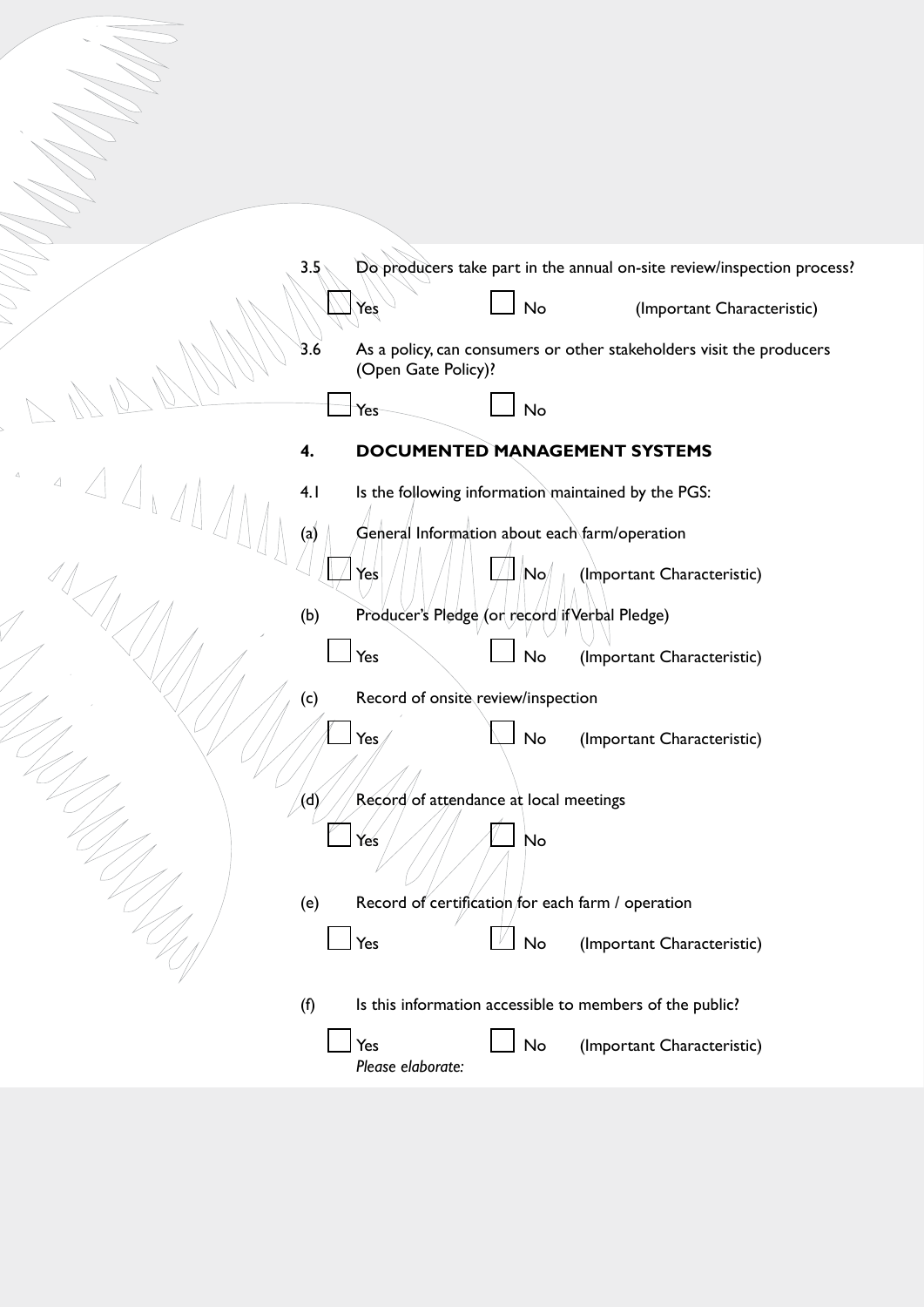| 4.2 | Have efforts been made to minimize paperwork necessary to<br>certification                                                                                 |                            |
|-----|------------------------------------------------------------------------------------------------------------------------------------------------------------|----------------------------|
|     | Yes<br>Ńo                                                                                                                                                  |                            |
| 4.3 | Are the steps to certification process publicly available to all<br>stakeholders?                                                                          |                            |
|     | No<br>Yes                                                                                                                                                  | (Important Characteristic) |
| 4.4 | Can stakeholders easily find out who is certified?                                                                                                         |                            |
|     | Yes<br>No                                                                                                                                                  | (Important Characteristic) |
| 5.  | <b>HORIZONTALITY</b>                                                                                                                                       |                            |
| 5.1 | Is decision and policy making about PGS procedures made by either<br>producers or regularly elected producer representatives?                              |                            |
|     | No<br>Yes                                                                                                                                                  | (Important Characteristic) |
| 5.2 | Are there mechanisms in place to regularly review and improve PGS<br>procedures and policies?                                                              |                            |
|     | No<br>Yes                                                                                                                                                  | (Important Characteristic) |
| 5.3 | Are the PGS Procedures appropriate to the cultural context in which<br>they are used (for example verbal pledges and video documentation in                |                            |
|     | areas of low literacy)?<br>No<br>Yes                                                                                                                       | (Important Characteristic) |
| 5.4 | Are producers the primary decision makers about which producers are<br>to be certified? (as opposed to a third party or separate organizational<br>group)? |                            |
|     | No<br>Yes<br>Please elaborate:                                                                                                                             | (Important Characteristic) |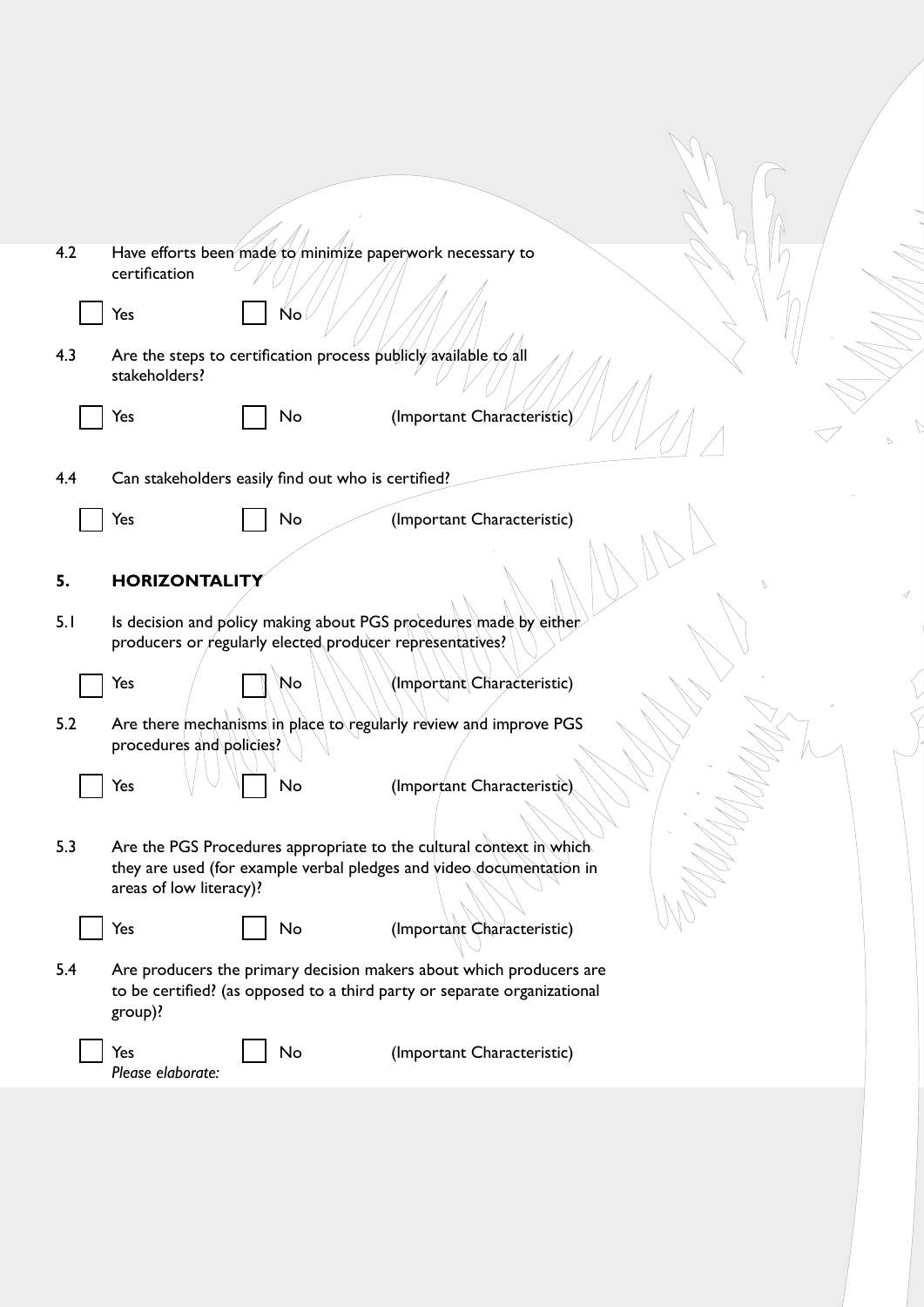5.5 If it's a national program, is there room for local and regional variations to the rules and operational procedures of the PGS as long as main functional points are maintained? (For example, maybe the on-site inspection can be changed or added to as long as they stick to agreed basic standards)

Yes  $\parallel$  No Not applicable *Please elaborate, give examples:* **6. COMSUMER INVOLVEMENT IN THE PGS** 6.1 Do consumers have the option of being active members of the PGS Group? Yes No 6.2  $\sim$  Are consumers able to be included in the Regional and National decision making bodies ||Yes \||No 6.3 Are consumers able to be included in the Certification Process?  $\mathscr{U}/\mathscr{U}$  Yes  $\mathscr{V}$  No 6.4  $\frac{1}{5}$  Is the PGS program endorsed by any consumer group? This could include environmental organizations, health advocacy organizations, etc.  $\blacksquare$  Yes  $\parallel$  /  $\parallel$   $\parallel$  No **7. SYSTEMS FOR MANAGING NON-COMPLIANCE** 7.1 Are there prescribed consequences for non-compliance? Yes No (Important Characteristic) 7.2 Is there a system for managing non-compliance? Yes No (Important Characteristic)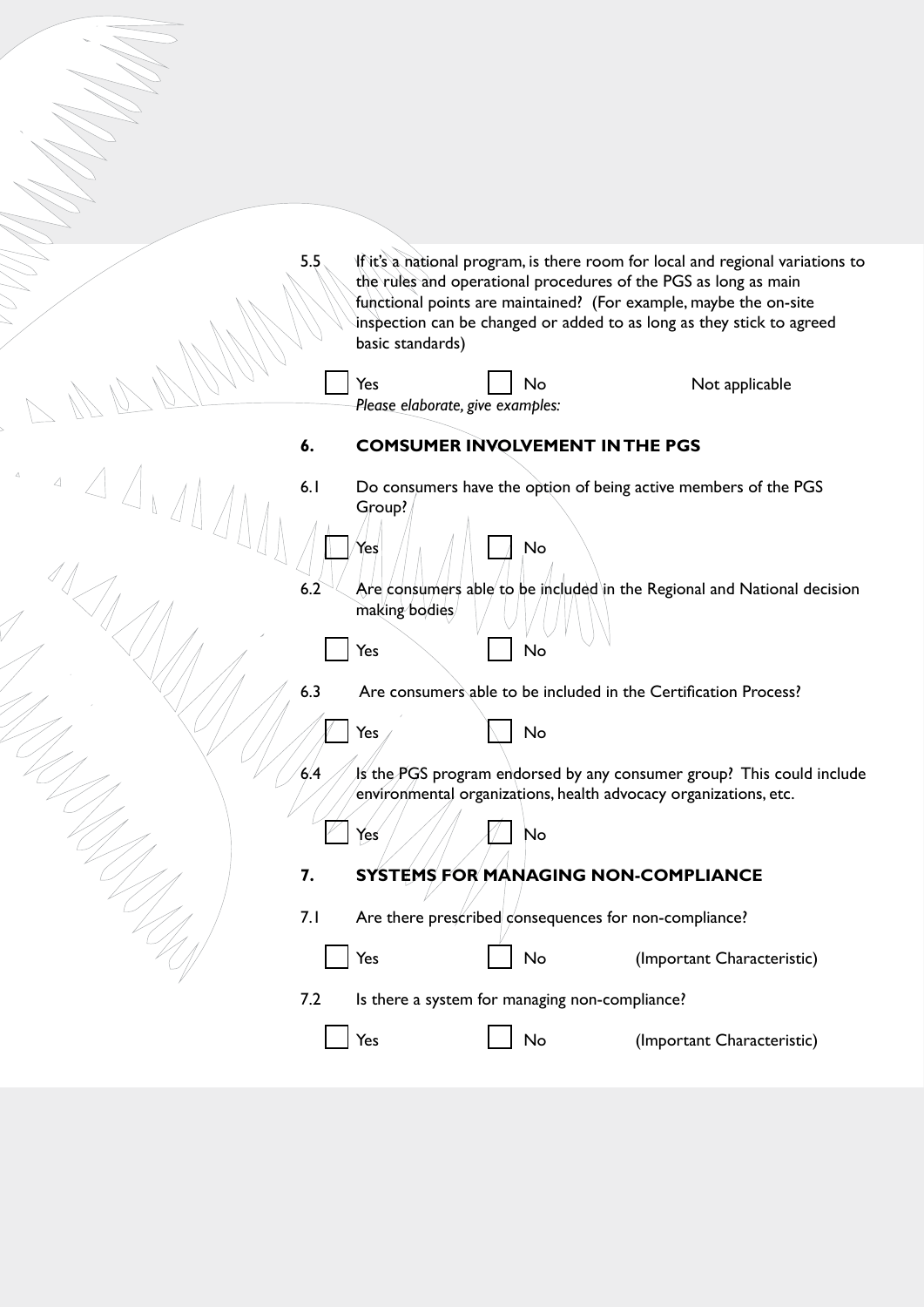| 7.3<br>Are producers in the PGS involved in the system for managing non-<br>compliance?                                                 |  |
|-----------------------------------------------------------------------------------------------------------------------------------------|--|
| No<br>Yes<br>(Important Characteristic)                                                                                                 |  |
| 8.<br><b>MECHANISMS FOR SUPPORTING PRODUCERS</b>                                                                                        |  |
| 8.1<br>Is there a system for producers to participate in trainings or sharing<br>meetings with other local member-producers of the PGS? |  |
| Yes<br>No<br>(Important Characteristic)                                                                                                 |  |
| 8.2<br>Does the organization offer agricultural technical advisory (or economic<br>or social) services to producers?                    |  |
| Yes<br>No                                                                                                                               |  |
| Does the PGS program have mechanisms in place to avoid conflict of<br>8.3<br>interest?                                                  |  |
| Yes<br>(Important Characteristic)<br>No<br>Please explain:                                                                              |  |
| <b>SEALS AND LABELS</b><br>9.                                                                                                           |  |
| 9.1<br>Is there a PGS seal or logo available for our farmers to use apart from<br>the POETCom label?                                    |  |
| Yes<br>No                                                                                                                               |  |
| 9.2<br>Does the PGS own or control the seal?                                                                                            |  |
| Yes<br>No                                                                                                                               |  |
| 9.3<br>Does each producer receive an individual certificate or some proof of<br>their certification status?                             |  |
| (Important Characteristic)<br>Yes<br>No                                                                                                 |  |